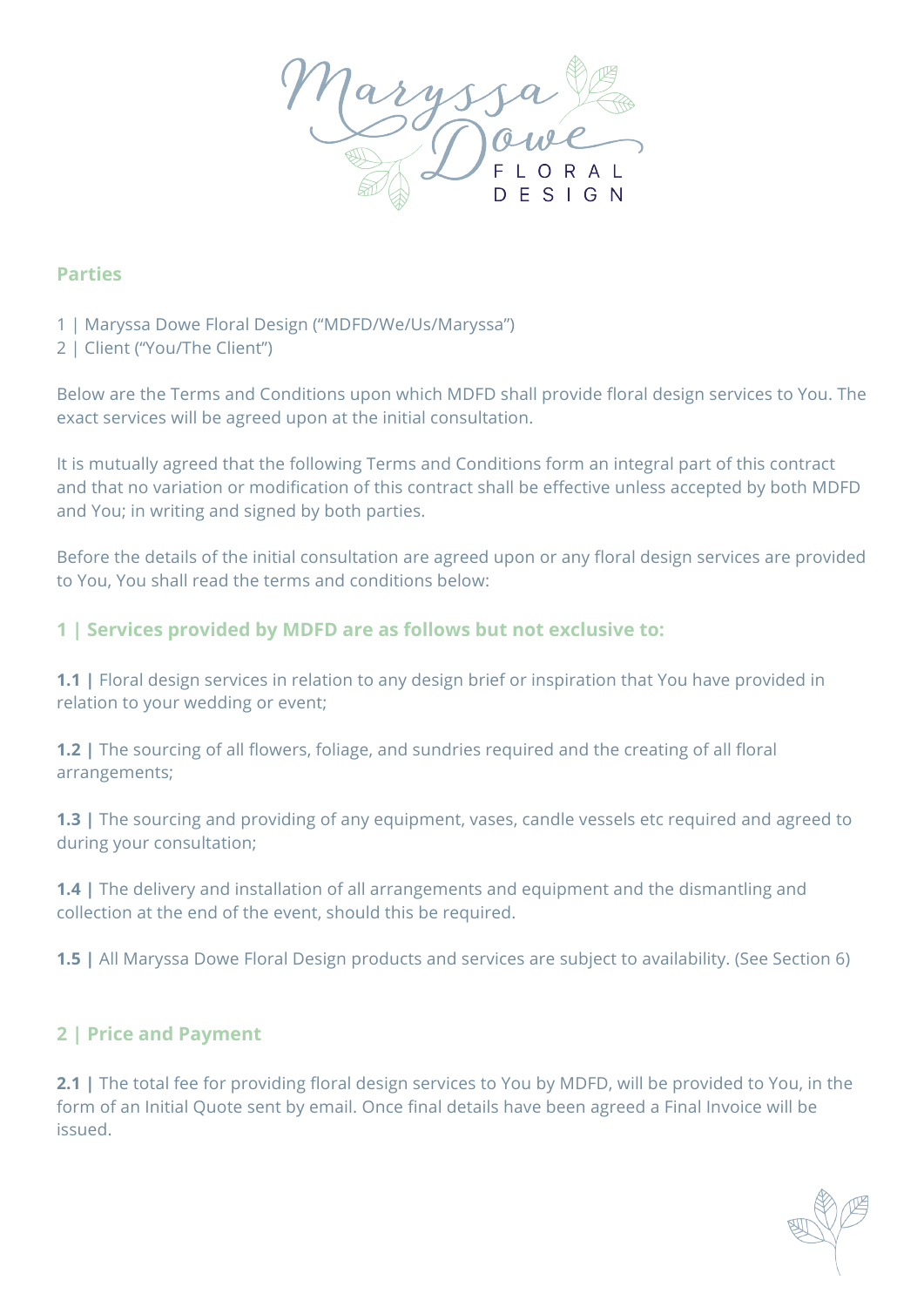

**2.2 |** Prices quoted in the Initial Quote will remain valid for 14 days from the date sent to You. Prices will be secured for the event unless the cost of flowers, foliage, sundries or equipment required for the intended final design of the product or service rise significantly, in which case, MDFD shall notify You as soon as reasonably possible. Any flowers, foliage, sundries or equipment added after the initial quote will be an additional fee and a separate invoice will be issued.

**2.3 |** A non-refundable booking fee of £100 ("Deposit") shall be paid by You to MDFD via electronic bank transfer in order to secure the booking date.

**2.4 |** Full payment, less the booking fee, shall be paid by You to MDFD no less than 4 weeks before the date of the wedding or event via electronic bank transfer. MDFD reserves the right to cancel your booking without prejudice, should you not pay the full balance within this time frame.

**2.5 |** Upon receipt of the Deposit from You, MDFD will not undertake any further bookings on that day. Though unlikely, if through circumstance or injury, MDFD are unable to fulfil your booking, MDFD will endeavour to find a trusted alternative florist to fulfil the contract; otherwise a full refund will be offered. (See 12.2)

**2.6 |** If for any reason you wish to cancel the booking, no further payment is due to MDFD unless You cancel within 90 days of the proposed wedding or event date. If this is the case then a cancellation fee will be incurred. (See 7.1)

**2.7 |** If the date of the wedding or event needs to be changed by You, the cancellation terms in Section 7 still apply, unless MDFD is willing and able to take the revised booking date. If this is the case, then the Deposit may be transferred to the new date.

**2.8 |** If payment is not made in accordance with the above Terms, MDFD reserves the right to cancel the booking without prejudice to any claim which may have arisen and the cancellation terms will apply. (See 7.1)

**2.9 |** The responsibility of MDFD to compensate The Client in the case of cancellation, negligence, or breach of contract on our part is limited to the total cost of The Client's booking only. MDFD will not be obliged to offer any compensation for loss or disappointment experienced by The Client.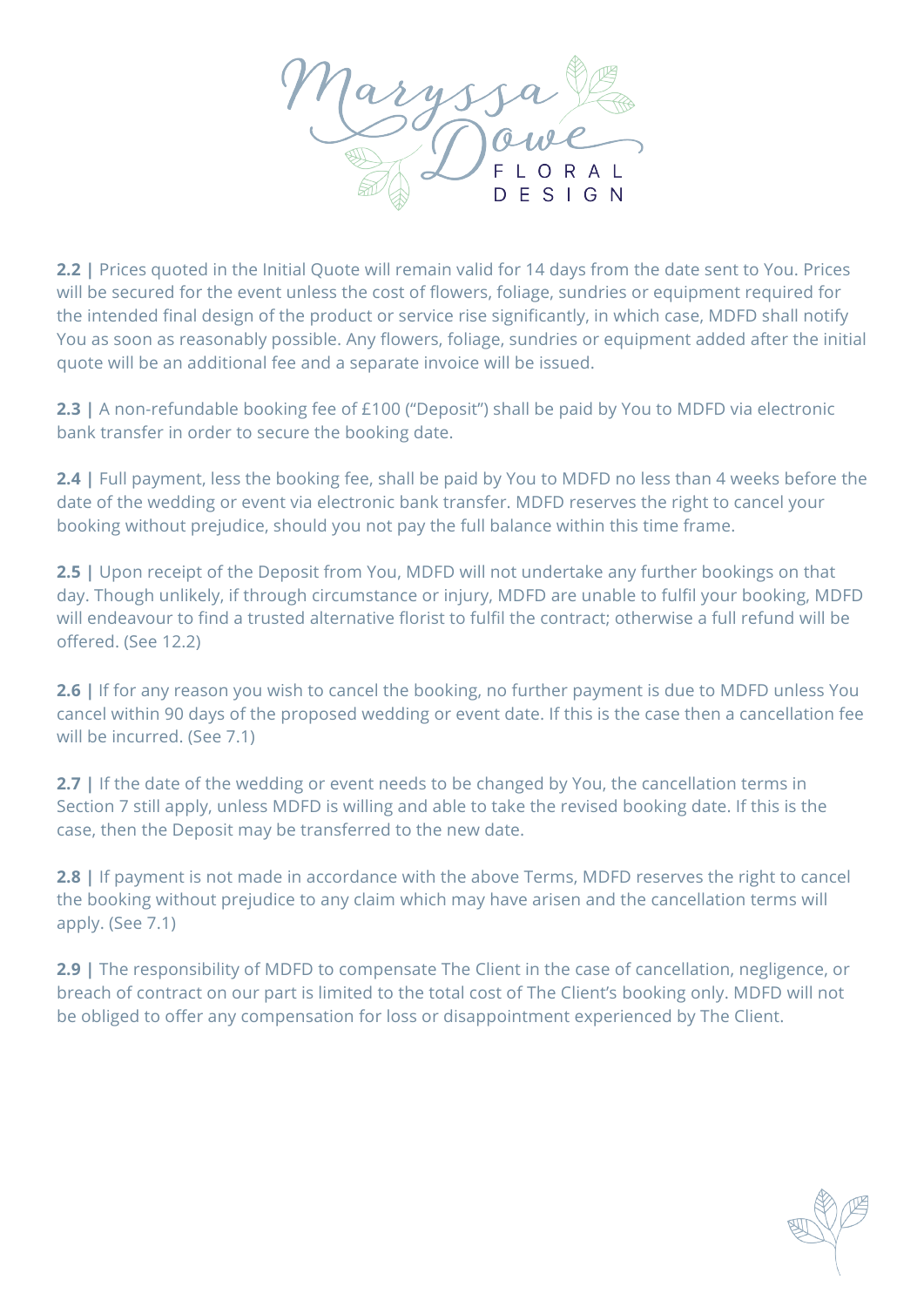

# **3 | Creation, Delivery and Installation**

**3.1|** All arrangements will be personally designed and created by Maryssa of MDFD unless your wedding or event is of such a size that more florists are required to assist. In such circumstances, only fully trained, experienced, and trusted members of the MDFD team will assist under Maryssa's supervision. The Bride's bouquet and the Groom's buttonhole will always be personally designed and created by Maryssa of MDFD.

**3.2|** Maryssa Dowe Floral Design requests that we are the sole provider of floral arrangements and/ or fresh flowers and foliage décor. If You wish to add your own arrangements, please notify us. Please note, other than church flower teams, we will not work or partner with any other provider of floral décor for your event. This is non-negotiable.

**3.3|** MDFD will deliver your arrangements at the time agreed during your consultation prior to your wedding or event. If for any reason MDFD are not able to meet the delivery or set up time, You will be notified as soon as feasibly possible. A delivery charge will be factored into your final quote, which will take into account location, the number of delivery venues, the distance between the venues and whether same day or next day close down is required. This may also include hotel compensation for events located outside of London requiring a next day close down.

**3.4 |** MDFD will move your ceremony arrangements between rooms at the same venue free of charge. Because of the logistics and strict timescales of moving flowers from the ceremony venue to a separate reception venue, an additional fee will be included on your final invoice. This is nonnegotiable.

**3.5 |** MDFD accepts no responsibility for any injury or damage caused by the use of flames or lit candles at the wedding or event. Whilst MDFD provide candles and candle vessels, it is usually the caterer and/ or venue staff that light them and we will not be held accountable for any damage or injury caused by them.

**3.6 |** Where any arrangements, vases, candle vessels, etc. need to be collected at the end of an evening or the following day, arrangements will be made in advance with the Client and any fees will be included on your final invoice. Where MDFD are required to collect arrangements or equipment late notice without prior agreement, further fees may be incurred.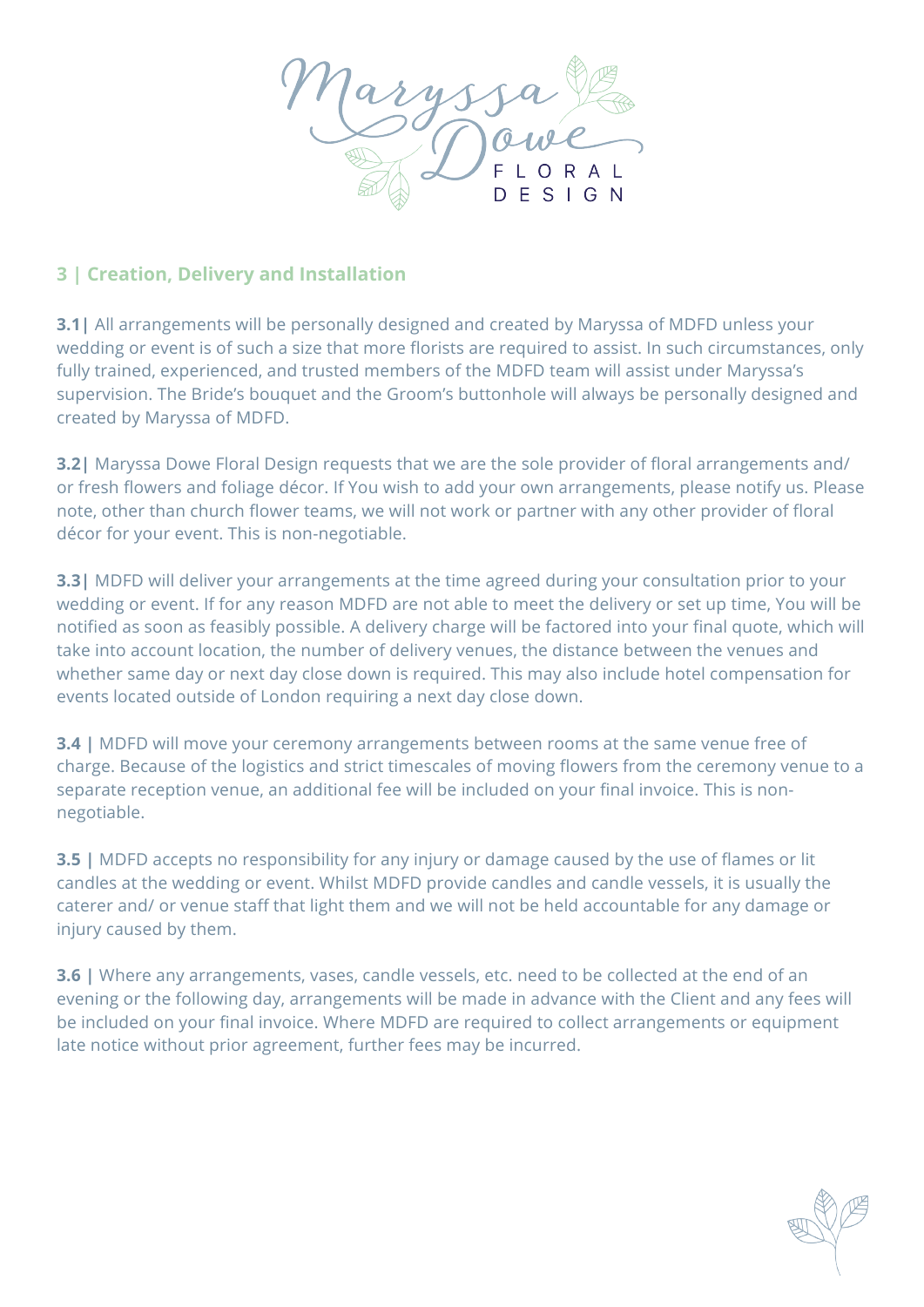

**3.7 |** You are responsible for ensuring MDFD have been provided with all of the necessary information required for a smooth delivery and set up. Incorrect details may lead to problems or delays, which could incur further charges. It is therefore important that You have provided full address details (including accurate postcodes), contact telephone numbers and email addresses for both You and a point of contact for the day of the event at each venue we are required to deliver to. You must also ensure MDFD are informed of the correct times that we can gain access to each venue and that a point of contact at each venue is also aware that we will be delivering floral arrangements.

**3.8** | Once arrangements have been delivered and MDFD have left the venue, we are no longer responsible for them and the responsibility then falls on the Client. Any queries regarding the arrangements should be raised within one hour of delivery. MDFD accepts no responsibility for any injury or damage caused by misplacement of arrangements where we have followed the request of the Client or venue. (See 8.1)

# **4 | Hire of equipment belonging to MDFD or Third Party**

**4.1** Hire of equipment applies to, but is not exclusive to, the hiring of vases, candle vessels, urns and containers for the duration agreed during your consultation. All products will remain the property of MDFD, unless they have been hired in by us from a third party (in which case they will remain the property of the third party). Hire costs will be agreed prior to the event and can include delivery and collection fees if required.

**4.2** | A holding deposit will be required to cover any loss or damage of any equipment hired from a Third Party whilst in the Client's possession. This is separate from the hire fee and will be returned in full provided the hired equipment is returned on time and in the exact same condition as it was delivered in.

**4.3** | MDFD may loan a selection of items (vases, candle vessels, sundries, etc) to the client free of charge. These items are loaned on a goodwill basis and a post-event invoice will be issued to the Client if any items loaned are lost, damaged or broken.

**4.4 |** You will be solely responsible for any hired or loaned equipment from the time it is delivered, to the time it is returned. Any loss, breakage or damage incurred whilst hired by you will still fall under your responsibility. You will lose your holding deposit or be charged the current market value for repair or replacement; whichever is higher. In the event that the repair or replacement costs are higher than the holding deposit paid, a post-event invoice will be sent within 10 days after the date of your event and payment must be received within 30 days following the invoice, otherwise further late payment charges will be incurred.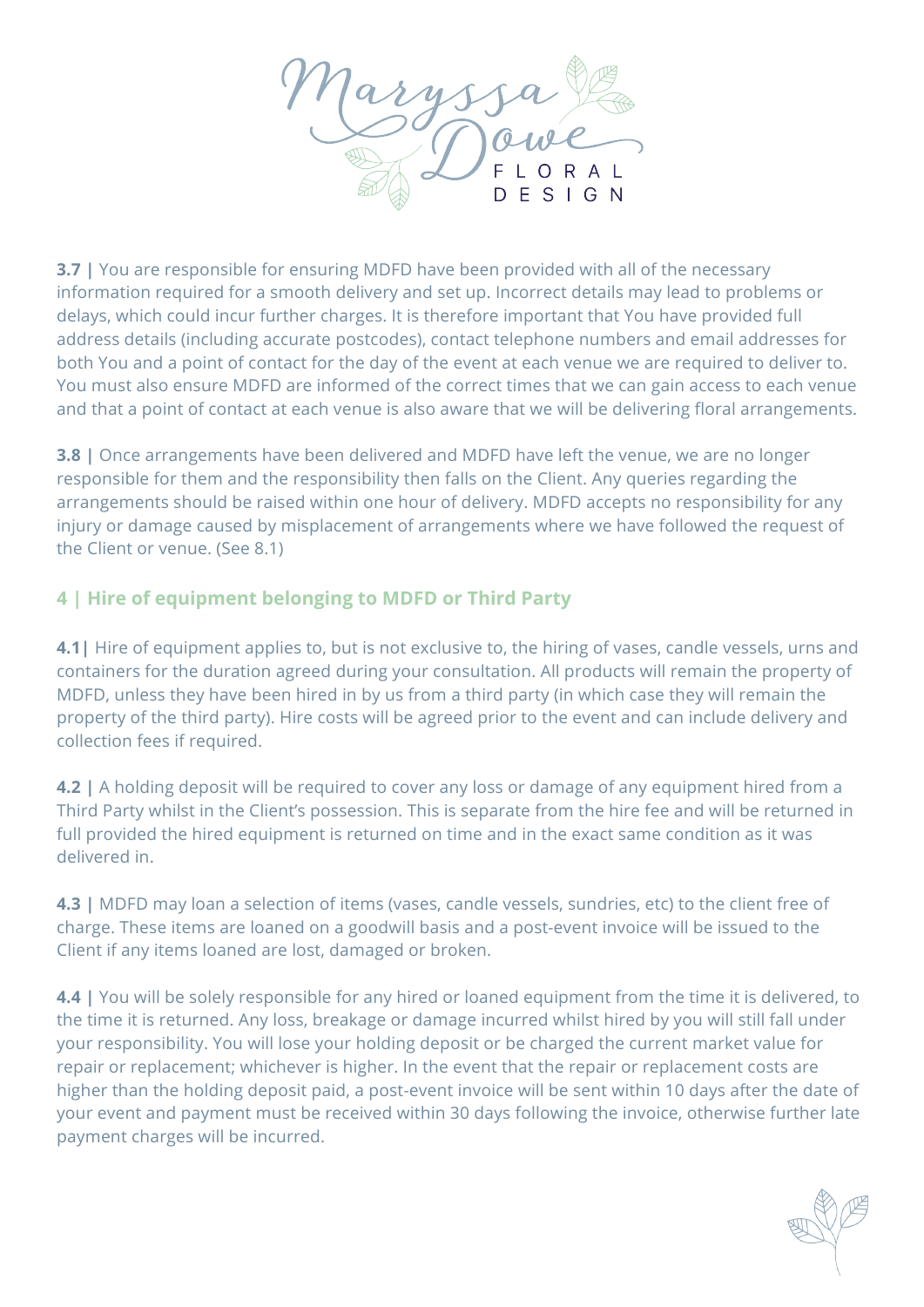

**4.5 |** In the event that hired equipment is not returned at the agreed time without prior agreement, MDFD reserves the right to invoice You for additional charges incurred.

**4.6** | Under no circumstance should the hired or loaned equipment be altered by you or anyone else in any way, without prior written approval from MDFD.

### **5 | Expenses**

**5.1** | Where extra expenses or time are incurred by MDFD as a result of alterations to the original brief provided by You, You shall give approval to and be liable to pay such extra expenses or fee as agreed or estimated.

**5.2 |** Any extra expenses are payable by You which will be included on your post-event invoice and payable within 30 days.

### **6 | Artistic License and Substitution**

**6.1** | MDFD shall be granted creative and artistic license in relation to the design of the floral arrangements provided. MDFD's judgement on the exact designs and flowers/foliage used shall be deemed correct and MDFD reserves the right to substitute flowers and foliage where deemed appropriate due to the seasonality, availability and quality of the flowers and foliage available at the exact time of the wedding or event without notice. Flowers and foliage are a natural and perishable product and as such, variation in colour, shape, size etc occur naturally. Where possible, You shall be informed of any such variations or substitutions.

**6.2 |** In the event that Maryssa Dowe Floral Design is unable to supply product, service, or any substitute product or service to You at all, we shall notify you as soon as is reasonably possible and shall reimburse your payment in full. (See 12.2)

# **7 | Cancellation**

**7.1 |** Cancellation of MDFD products or services must be notified as soon as reasonably possible by telephone, followed in writing. Any deposit paid will be retained regardless of the circumstances of the cancellation. As per term 2.4, we must receive full payment 4 weeks prior to the wedding or event; otherwise MDFD reserves the right to cancel your booking without prejudice, should you not pay the full balance within this time frame. Any cancellation made 30 days or less of the booked event will be payable in full, less the deposit. Please see below for the following timescales and refund amounts: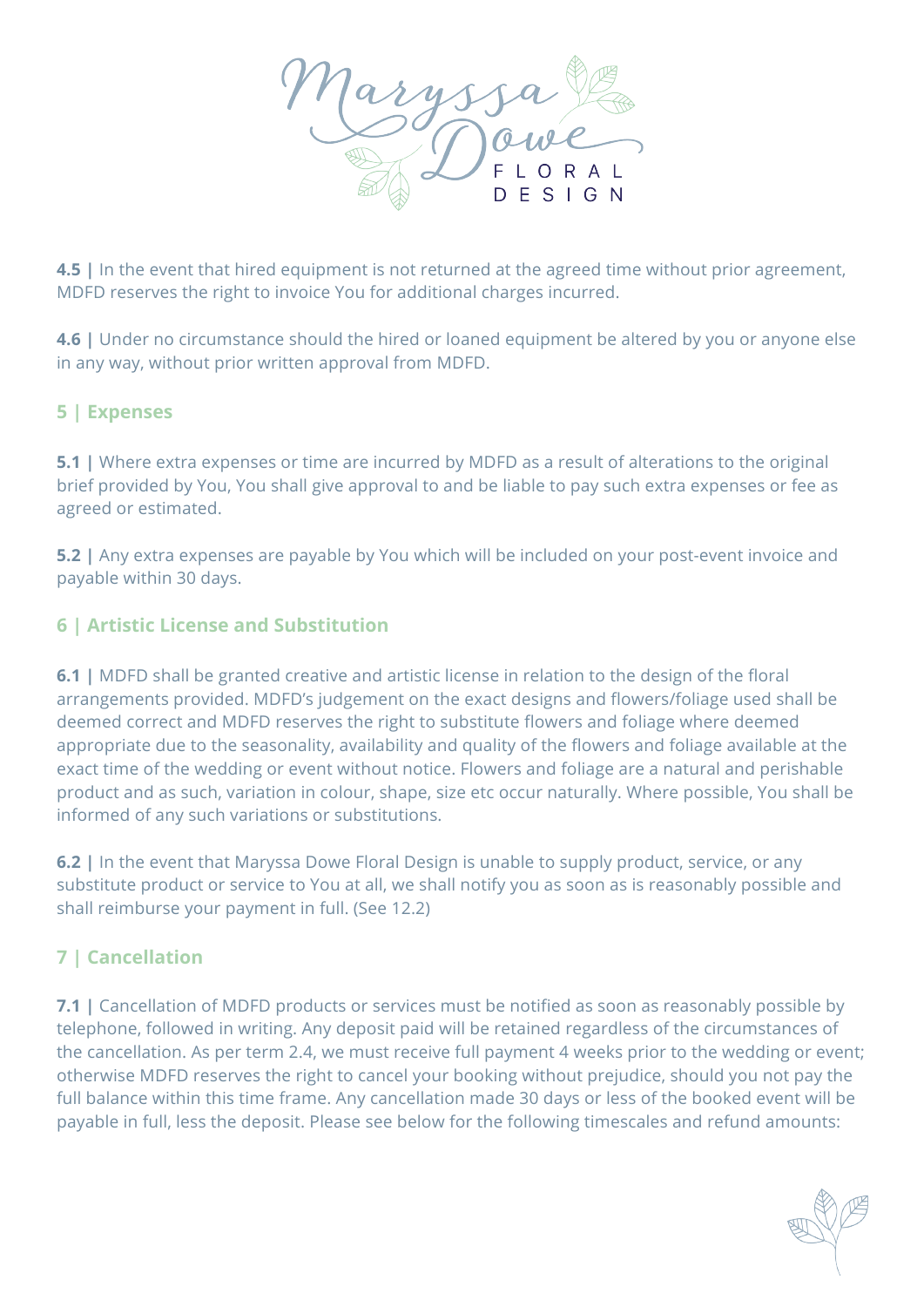

- Any cancellation made more than 90 days of booked event: Deposit retained, no further payment required
- $\sqrt[4]{ }$  Any cancellation made between 30 and 90 days of the booked event: Deposit retained, and 50% of final amount, less the deposit, is due.
- Any cancellation made 30 days or less of the booked event: Deposit retained, and full amount, less the deposit, is payable.

# **8 | Returns Policy and Complaints**

**8.1|** In the unlikely event that You are not satisfied with MDFD's product or service, complaints must be made within 1 hour of receipt of service or product. Any complaints should be addressed in the first instance in writing to: info@maryssadowe.com

**8.2 |** Due to the perishable nature of our products, You will be advised upon delivery of any storage or care instructions and it is expected that you will fulfil this. Usually, the instruction will be to keep the arrangements in a cool place, away from draft, heat or strong fumes and with bridal bouquets in water until such time that they are required. MDFD will not be held responsible for any arrangements that suffer as a result of You not following such guidelines.

# **9 | Confidentiality**

**9.1 |** Both MDFD and the Client shall keep all event conversations confidential and shall not, without prior written consent of both you and MDFD, disclose event details to any third party, except as reasonably necessary for us to carry out our obligations in relation to the provisions of our agreed products and services for your event.

**9.2 |** MDFD shall ensure that we comply with the requirement of all current data protection legislation, including, without limitation, the Data Protection Act 1998 (as replaced, modified, or reenacted from time to time).

# **10 | Copyright**

**10.1 |** All designs and quotes discussed and provided to you by MDFD remain the property of MDFD and cannot be taken to another florist to recreate.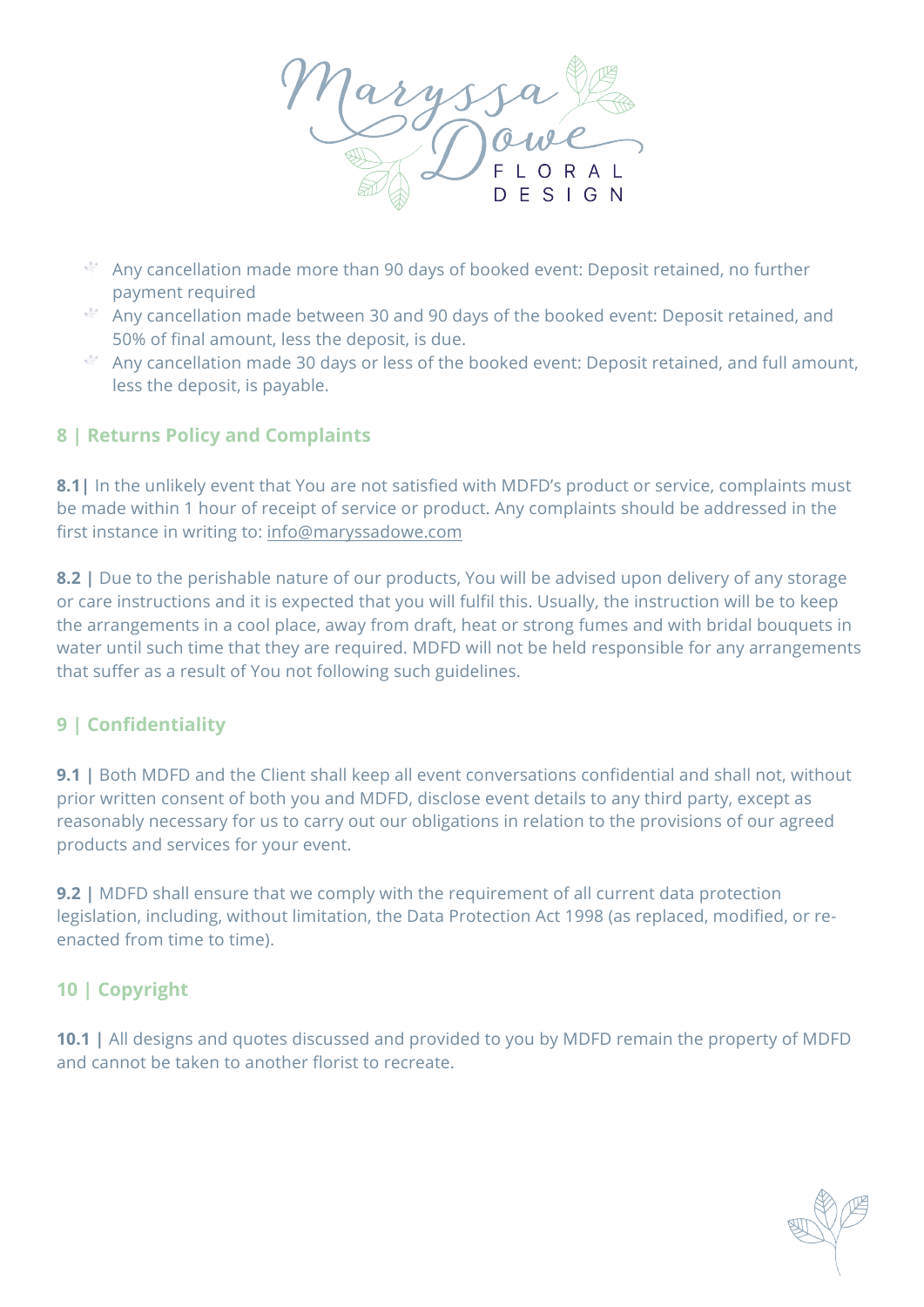

### **11 | Waiver of Moral Rights**

**11.1 |** MDFD may choose to use images of the floral designs and arrangements provided to You to promote our own business. This may include, but is not exclusive to, such images being used on social media, blogs, websites, magazines, and advertisements unless you opt out in writing and it has been agreed by MDFD before the wedding or event. This waiver has been included for the benefit of MDFD, our licensees, assignees and successors in business.

**11.2 |** MDFD retain full ownership of any images taken by us of any arrangements produced by us. We would be happy to send you copies of all images we have taken should you require them, but request that MDFD are given full credit should You wish to use any such image on your own blog, social media or website etc.

**11.3 |** Any publication of full images by MDFD will not occur until after the wedding or event has taken place.

# **12| Disclaimer of Liability, Ill Health, Acts of God or Adverse Weather Conditions**

**12.1|** MDFD is run on a Sole Trader basis, is not VAT registered and has Public Liability Insurance in place up to £2 million.

**12.2 |** Whilst we agree to use our reasonable endeavours to ensure that the Maryssa Dowe Floral Design service is fully operational and error-free, we cannot guarantee this. Acts of God, sudden ill health and adverse weather conditions may affect our ability to deliver the Maryssa Dowe Floral Design product or service. However, in cases of adverse weather we will remain in contact with the event commissioner in the lead up to the event and, if the event is out of season, we will discuss a contingency plan with The Client. We have contingency plans for such occasions of sudden ill health. If Maryssa Littlefair of Maryssa Dowe Floral Design is unable to personally complete or deliver your event, then this will be completed by a member of our in house team or outsourced accordingly. Ultimately, we can accept no responsibility for Acts of God, sudden ill health or adverse weather conditions and if we are prevented from providing the Maryssa Dowe Floral Design service or product as agreed, then we can only offer a refund of full monies paid.

# **13 | General**

**13.1** | We reserve the right to supplement and amend the Terms and Conditions of Maryssa Dowe Floral Design products or services from time to time. We will inform You of any changes made to the Maryssa Dowe Floral Design Terms and Conditions.